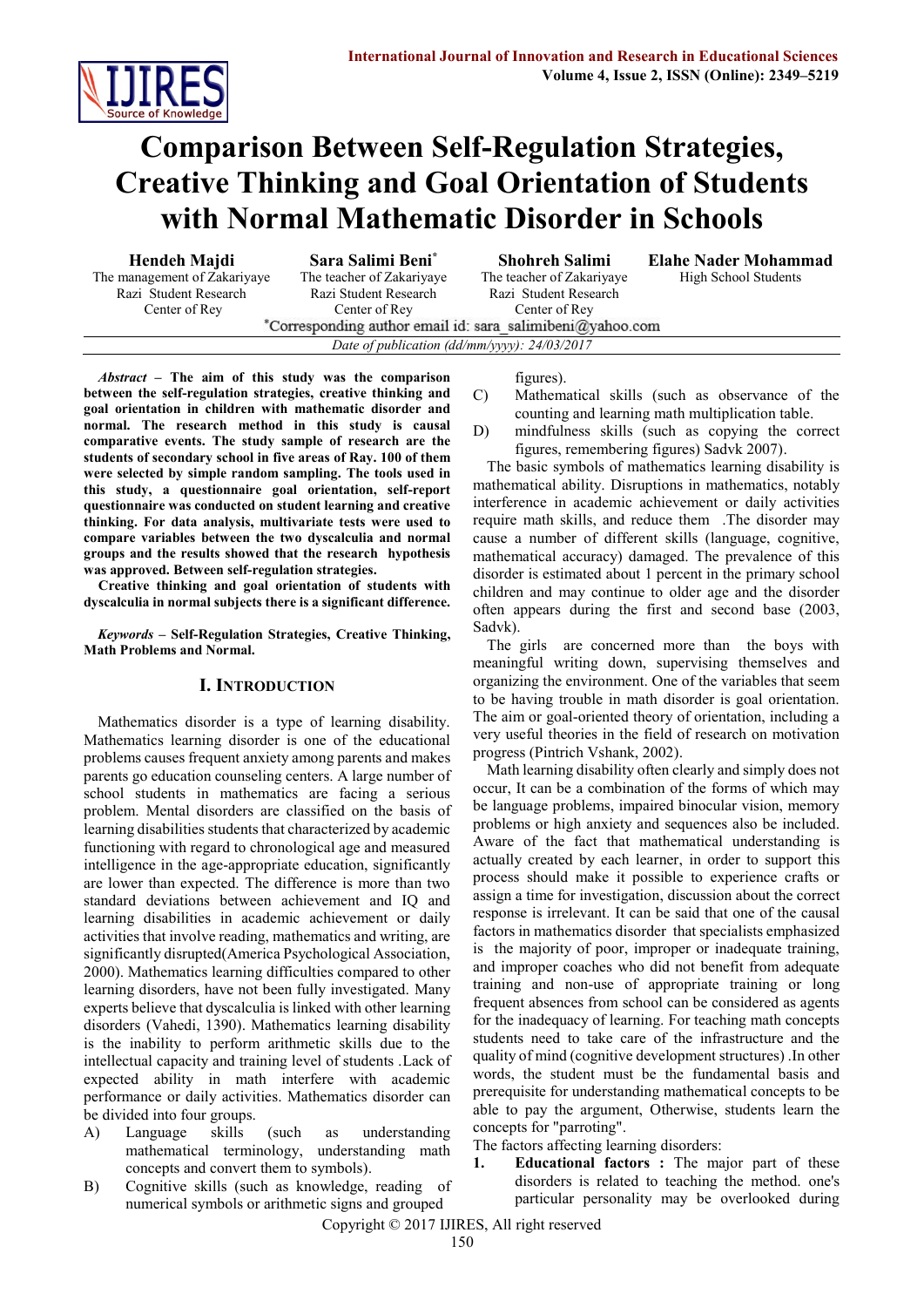

teaching. For example, a person who takes the intellectual visual direction, If the technique to be taught aural, this is where most of the energy spent in illustration, and the other part to refresh images for motivation and the result is learning disability and misunderstanding.

- 2**. Physiological factors :** Many experts believe that the major causes severe learning disabilities, brain damage, or minor damage to the central nervous system.
- 3. **Genetic factors,** Specialists such as " Wa Chorus" and " Wolf "have found inherited family patterns in their study. They also studied the identical twins and family history of different statistical samples and have concluded that genetics and genetic disorders causes learning arithmetic (mathematics) disorders.
- 4**. Biochemical factor**s, In this regard, we can say that the various metabolic disorders influence learning disorders in adolescence .
- 5. The **causes of maternal,** Some scholars studies' show that in the mismatch of mother's blood type with the fetus and disorders in internal secretion of mother during fetal nutrition, exposure to X-rays, especially sex determination and side effects of prescription drugs in this period also can be effective in children learning disorders.
- 6. **factors associated with abnormal birth:** Almost all babies who are born less than nine months of age, or if they are suffering from low birth weight, or

unusual items such as the birth of twins, faces th learning or verbal disabilities .

7. There are some factors after birth that affect learning disability such as the lead poisoning, nutritional deficiencies like lack of mother's milk after birth and other health and environmental deprivation.

#### *Assumptions:*

- There is a significant positive relationship between self-regulation strategies and creative thinking in students with dyscalculia
- Orientation aimed at students with dyscalculia is less compared to normal children.

## *The findings:*

| <b>Table 1. Findings</b>      |                     |                   |  |  |  |  |  |
|-------------------------------|---------------------|-------------------|--|--|--|--|--|
| Self-regulation<br>strategies | <b>Statistics</b>   | Creative Thinking |  |  |  |  |  |
|                               | Pearson correlation | .848              |  |  |  |  |  |
|                               | coefficient         |                   |  |  |  |  |  |
|                               | Significance level  | .000              |  |  |  |  |  |
|                               | number of samples   |                   |  |  |  |  |  |

According to the results of above table, and the given significant level of error for a confidence level of 99/0 test is less than 01/0,so we can say that the hypothesis is confirmed. And there is a significant positive relationship between self-regulation strategies with creative thinking.

| <b>THEIR THEIR FILM FOLD DUDGE ON HIGHLIGHT CHARGE AND OF THEIR CONDUCT</b> |                   |          |         |          |          |        |  |  |
|-----------------------------------------------------------------------------|-------------------|----------|---------|----------|----------|--------|--|--|
| Source                                                                      | Variable          | Sum of   | Degree  | Mean     | F        | P      |  |  |
| Change<br>Dependent                                                         |                   | squares  | freedom | Square   |          |        |  |  |
| The control                                                                 | Strategies        | 890.360  |         | 890.360  | 2600.536 | $-000$ |  |  |
| Self-regulatory<br>Group                                                    |                   |          |         |          |          |        |  |  |
|                                                                             | Creative          | 9050.060 |         | 9050.060 | 948.728  | 0000   |  |  |
|                                                                             | Thinking          |          |         |          |          |        |  |  |
|                                                                             | The goal          | 7082.724 |         | 7082.724 | 2309.639 | 0000   |  |  |
|                                                                             | orientation       |          |         |          |          |        |  |  |
| The Evidence                                                                | Variable          | 4.300    |         | 4.300    | 8.726    | 0000   |  |  |
| Group                                                                       | Dependent         |          |         |          |          |        |  |  |
|                                                                             | <b>Strategies</b> | 42.360   |         | 42.360   | 4.366    | 001    |  |  |
|                                                                             | Self-regulatory   |          |         |          |          |        |  |  |
|                                                                             | Creative          | 6.624    |         | 6.624    | 5.090    | 0000   |  |  |
|                                                                             | Thinking          |          |         |          |          |        |  |  |

**Table 2.** Data Analysis Based on multivariate analysis of variance Manoa

As Table 2 shows among the variables such as selfregulation strategies, creative thinking, goal orientation. There is a significant difference among mean values of selfregulation strategies, creative thinking, goal orientation between the two groups of students with mathematics disorder compared with normal children. So we can say that the and second first hypothesis are confirmed. As the results seen significant level of .05 indicates equality of variances test error and the variances are equal. All significant levels of usability testing allows multivariate analysis of variance. The results show that there is a significant difference in at least one of the dependent variables of the studied groups. The difference between groups was totally significant with respect to the dependent variables. The percentage of variance showed that the

differences between groups is the effect of the dependent variable.

## **II. CONCLUSION**

According to the results, the significant level of equality of variances test shows error 50/0 and the variances are equal. And as was seen in the tables all significant levels of usability testing permits multivariate analysis of variance. The results show that that there is a significant difference in at least one of the dependent variables of the studied groups. The difference between groups was totally significant with respect to the dependent variables. Math learning disorders due to the factors mentioned above were biochemical or genetic origin or due to involuntary factors. But educational